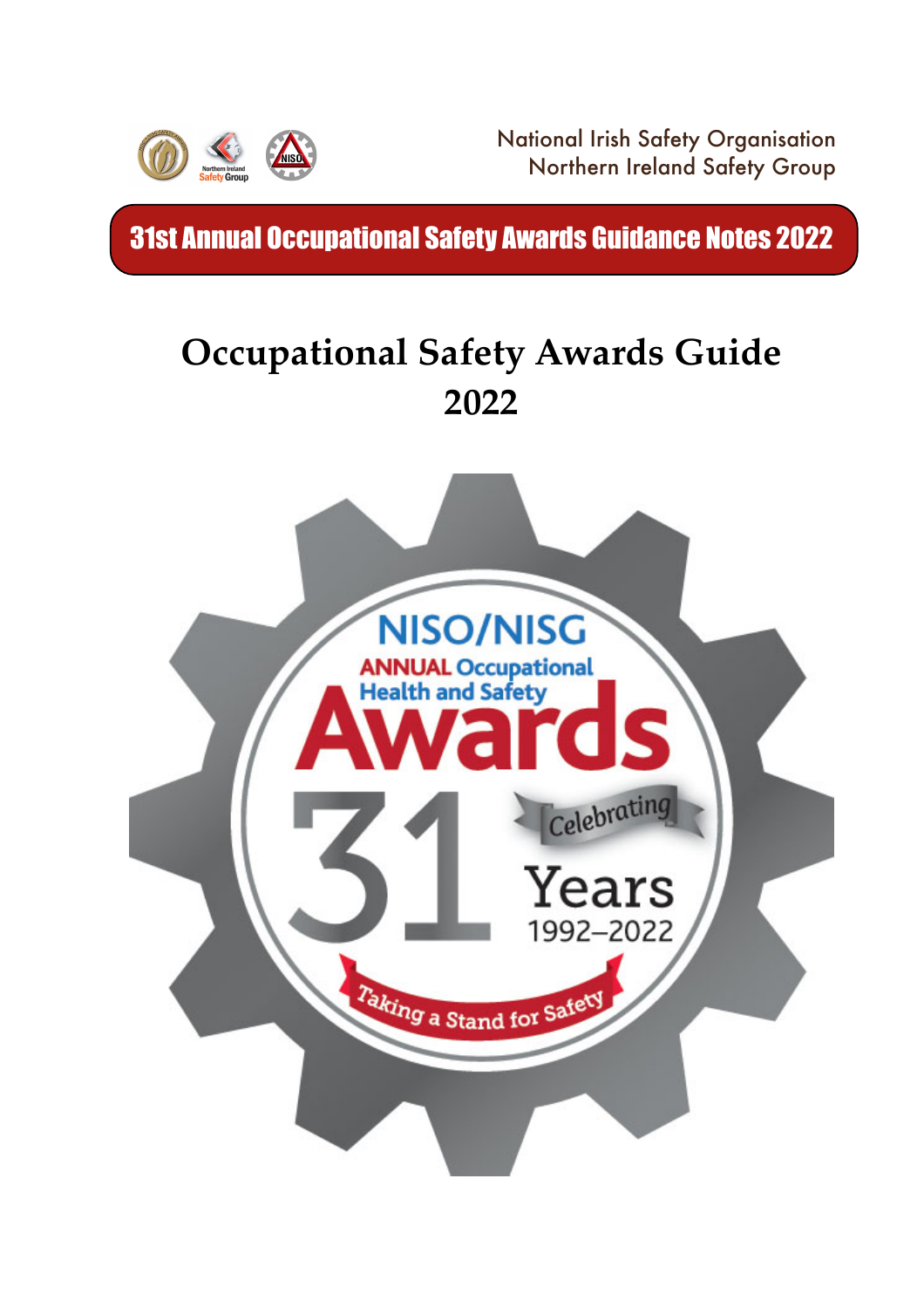# **Contents**

#### **Table of Contents Page**

| 3       | <b>Notes</b>                                                                         |
|---------|--------------------------------------------------------------------------------------|
| 5       | <b>Section Headings</b>                                                              |
| 6       | Section 1: Accident Statistics                                                       |
| 6       | Section 2: Health and Safety Management                                              |
| 7       | Section 3: Hazard Identification and Risk Management                                 |
| $\,8\,$ | Section 4: Implementation and Operation of Health and Safety Policies and Procedures |
| 9       | Section 5: Health and Safety Communication and Consultation                          |
| 10      | Section 6: Pro-active Health and Safety Management                                   |
| 11      | Section 7: Occupational Health and Occupational Hygiene                              |
| 13      | Section 8: Workplace Health and Wellbeing                                            |
| 15      | Section 9: Health & Safety Training                                                  |
| 16      | Section 10: Reactive Health and Safety Management                                    |
| $17\,$  | Section 11: Emergency Preparedness and Response                                      |
| 18      | Section 12: Work Related Vehicle Safety (including Driving for Work)                 |
| 21      | <b>Important Dates and Fees</b>                                                      |
|         |                                                                                      |
|         |                                                                                      |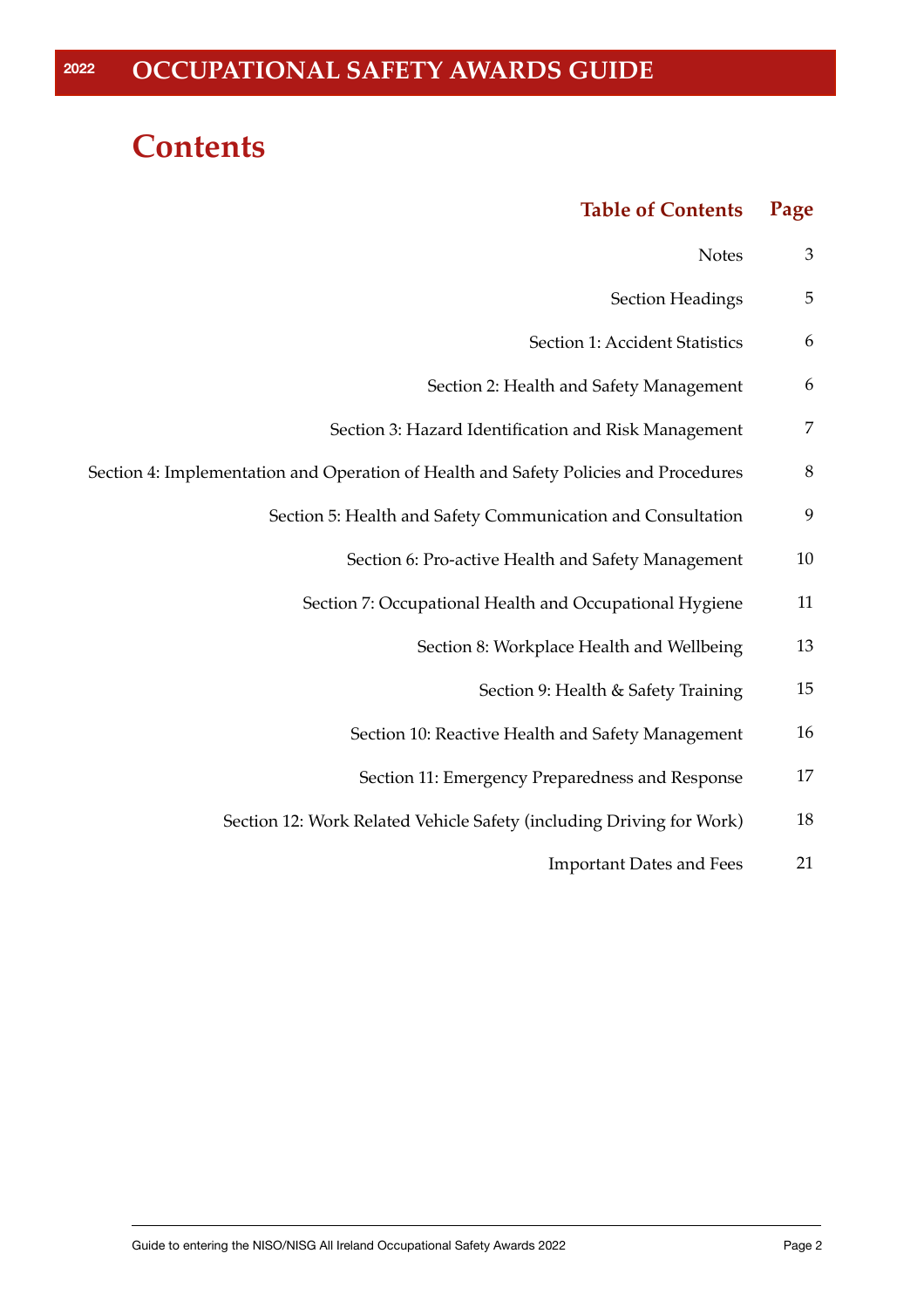# **Notes**

- 1. It is the content of the submission that is important. This should be presented as per the headings numbered 1– 12 in the prompt list to ensure full allocation of marks.
- 2. The following are important points in preparing your submission:
	- Follow the heading and reference numbering,
	- Ensure all points raised are covered in your submission,
	- Give reason(s) when you feel that a question may not be applicable in your case,
	- Ensure the evidence submitted for each section is cross referenced,
	- Limit the submission document to a maximum of one A4 folder measuring approx. 7.5 cm or 3 inches, paper submissions only,
	- **• Do not use plastic sleeves to insert documents.**
	- **• Do not use staples**
- 3. Further information on how an organisation should put together a submission is available from safetyawards.ie or contact NISO or NISG. Make sure you consult the FAQ section of safetyawards.ie
- 4. All statements or performance claims will only be accepted if backed by documentary evidence.
	- Brevity and clarity should be of prime consideration.
	- Information and evidence required must only apply to the calendar year **2021.**
	- No current year information is required except for accident statistics for the period 1 January - 31 March [or date of submission if earlier].
- 5. Statistics for accident performance including contractors should be included for as many years as possible. If records are not available for particular years, please indicate this by writing No Records and state reason. Indicate zero as 0 or NIL.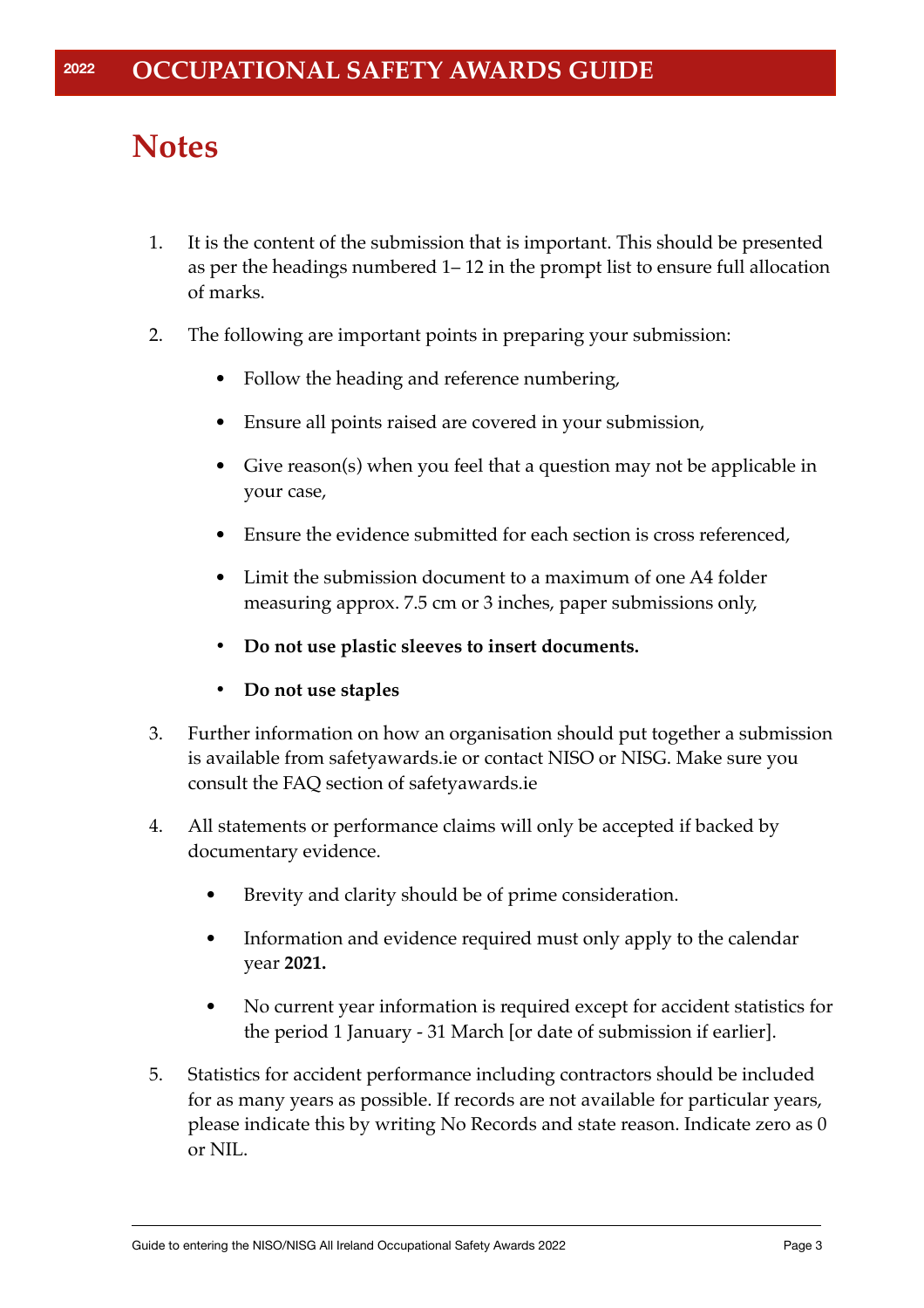- 6. Specific policies and/or procedures must be attached and referenced to the relevant sections covered, for example: Risk Assessment, First Aid, Emergency Procedures, Safe Systems of Work, etc.
	- Forms submitted should be relevant to your organisation's submission.
	- Blank forms will not be considered as supporting evidence. Note: Confidential information may be blanked out.
- 7. If a guideline is not applicable in your case, state this fact and the reason why it does not apply.
- 8. To maximise marks, policy statements must be signed and dated.
- 9. Adjudicators can only mark on evidence that you submit.
- 10. Adjudicators can award marks per section\* [sections 2 to 12] based on the quality of presentation to include: presentation in correct order, one lever arch type folder, easy cross referencing system, no plastic sleeves, etc. This amounts to three percent of total marks.
	- \* Does not apply to the following awards:
		- •Occupational Health and Occupational Hygiene Award [sponsored by the Health and Safety Authority / Health and Safety Executive for Northern Ireland]
		- Healthy Workplace Award [sponsored by Healthy Ireland]
		- •Driving for Work Award
- 11. The Safety Awards are open to fully paid members of NISO or NISG only.

Supporting evidence relating to 2021 should be representative of the entry submitted.

If the entry is based on the whole organisation, a representative sample of evidence from across all sites, departments, locations should be included.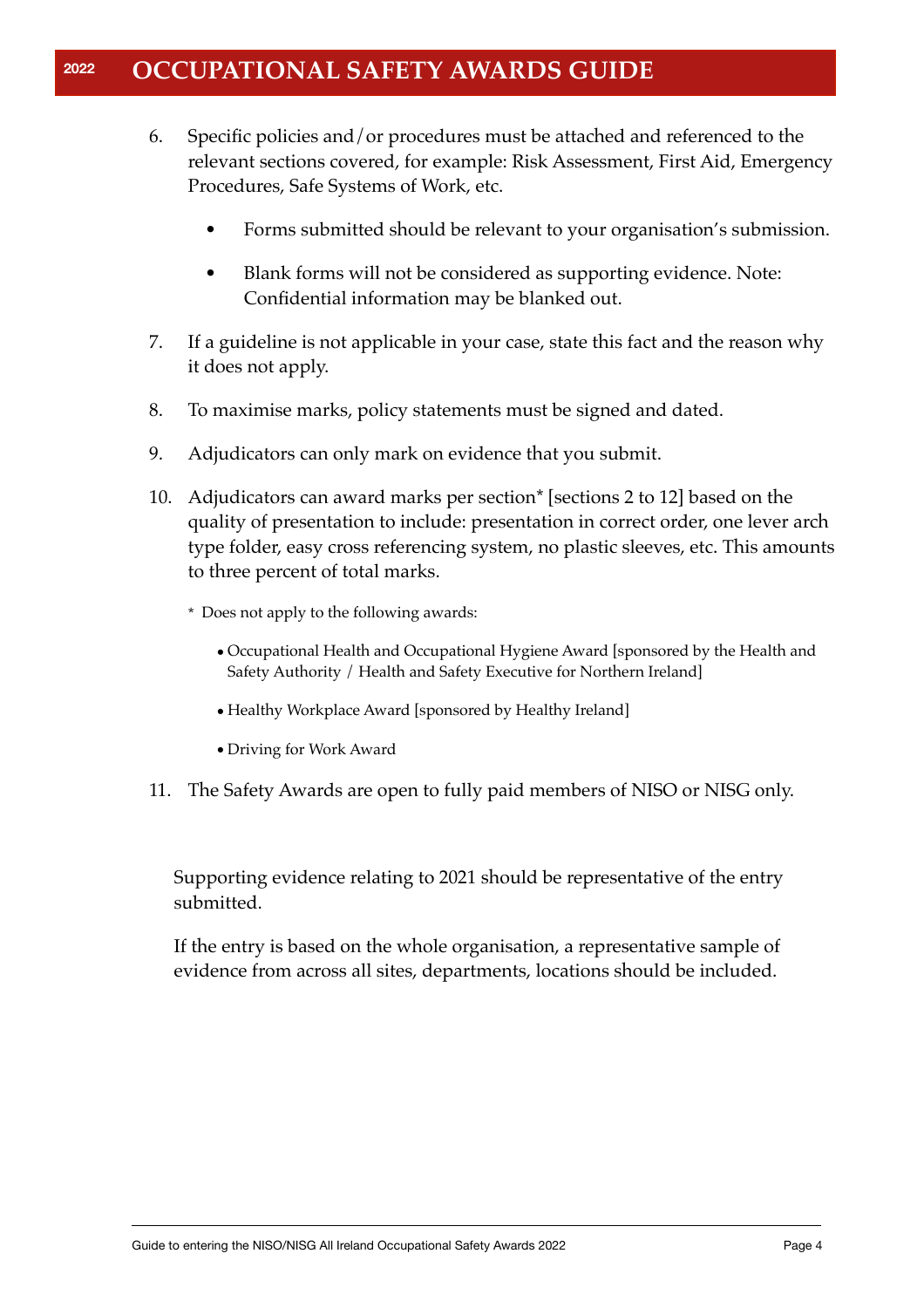### **Section Headings:**

### **Marks will be allocated for the following:**

- [1. Statistics and Accident History \[see page 2 of Entry Form\]](#page-5-0)
- [2. Health and Safety Management](#page-5-1)
- [3. Hazard Identification and Risk Management](#page-6-0)
- [4. Implementation and Operation of Health and Safety Policies and Procedures](#page-7-0)
- [5. Health and Safety Communication and Consultation](#page-8-0)
- [6. Pro-active Health and Safety Management](#page-9-0)
- [7. Occupational Health and Occupational Hygiene](#page-10-0)
- [8. Workplace Health and Wellbeing](#page-12-0)
- [9. Health & Safety Training](#page-14-0)
- [10. Reactive Health and Safety Managemen](#page-15-0)t
- [11. Emergency Preparedness and Response](#page-16-0)
- [12. Work Related Vehicle Safety \(including Driving for Work\)](#page-17-0)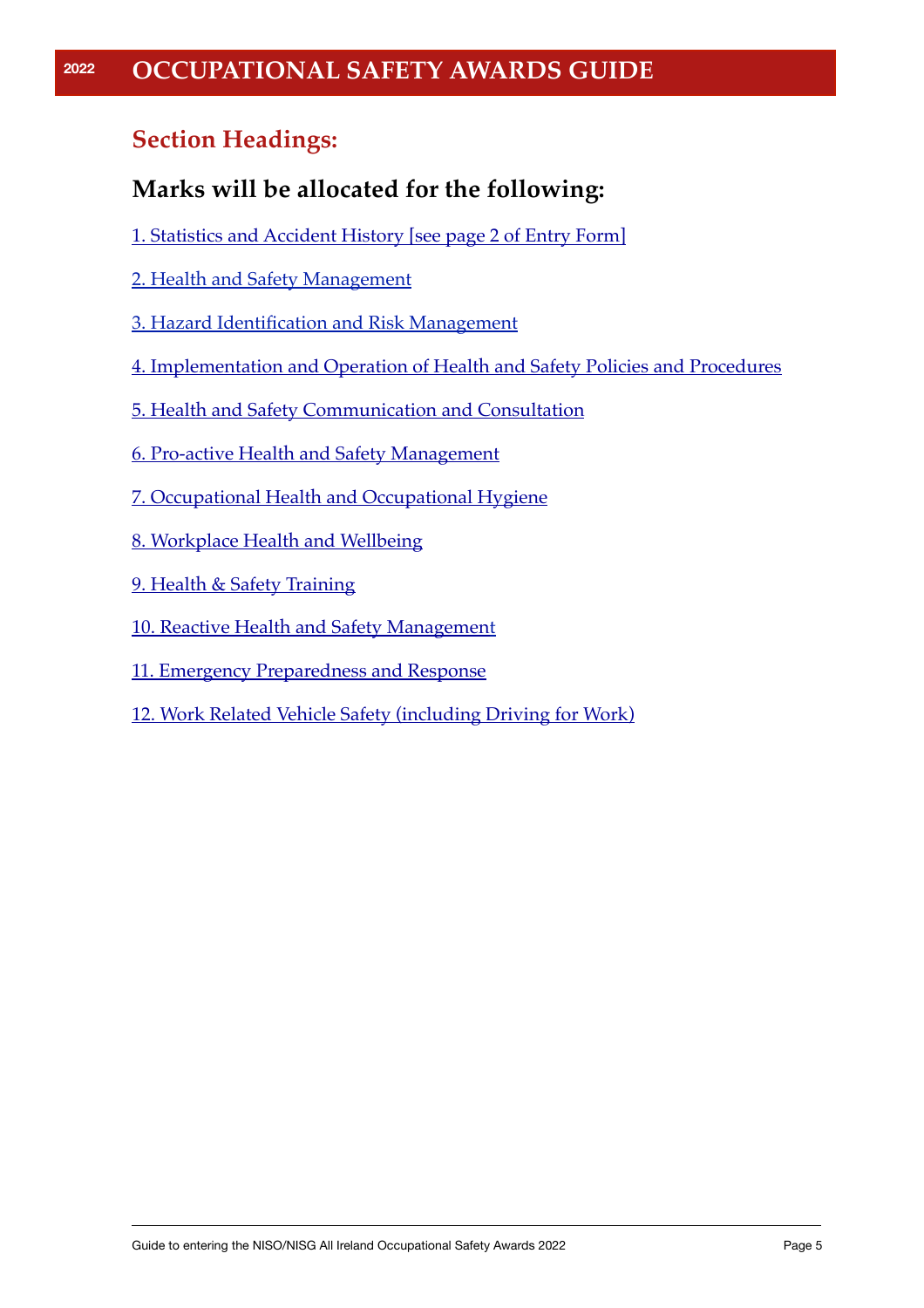### <span id="page-5-0"></span>**1. Accident Statistics**

Please refer to the statistics section of the entry form. This can be downloaded from [https://safetyawards.ie](http://safetyawards.ie). Fill out all sections of this form and refer to paragraph 5 in the Notes page of the guidance document. No further documentation is required in this section unless you need to explain any of your answers or lack of answers.

### <span id="page-5-1"></span>**2. Health and Safety Management**

An effective health and safety management system and health and safety policy should provide a clear sense of direction for the organisation. It should identify relevant objectives and initiatives with a structure to deliver the drive for continual improvement in its health and safety performance.

#### **Key areas for which supporting evidence relating to 2021 is required include:**

#### **Health and safety management system;**

- Provide evidence of how your organisation manages health and safety (accredited or in house health and safety management system).
- Provide evidence of setting and achieving objectives (e.g. KPIs); provision of resources; compliance with legal and regulatory requirements.

#### **Safety statement / health and safety policy;**

• Provide evidence that the safety statement / health and safety policy is signed, dated and relevant to the period of review.

#### **Allocation of management responsibilities;**

#### **Index of policies and procedures**

#### **Outline the competencies of your health and safety staff including those undertaking risk assessments.**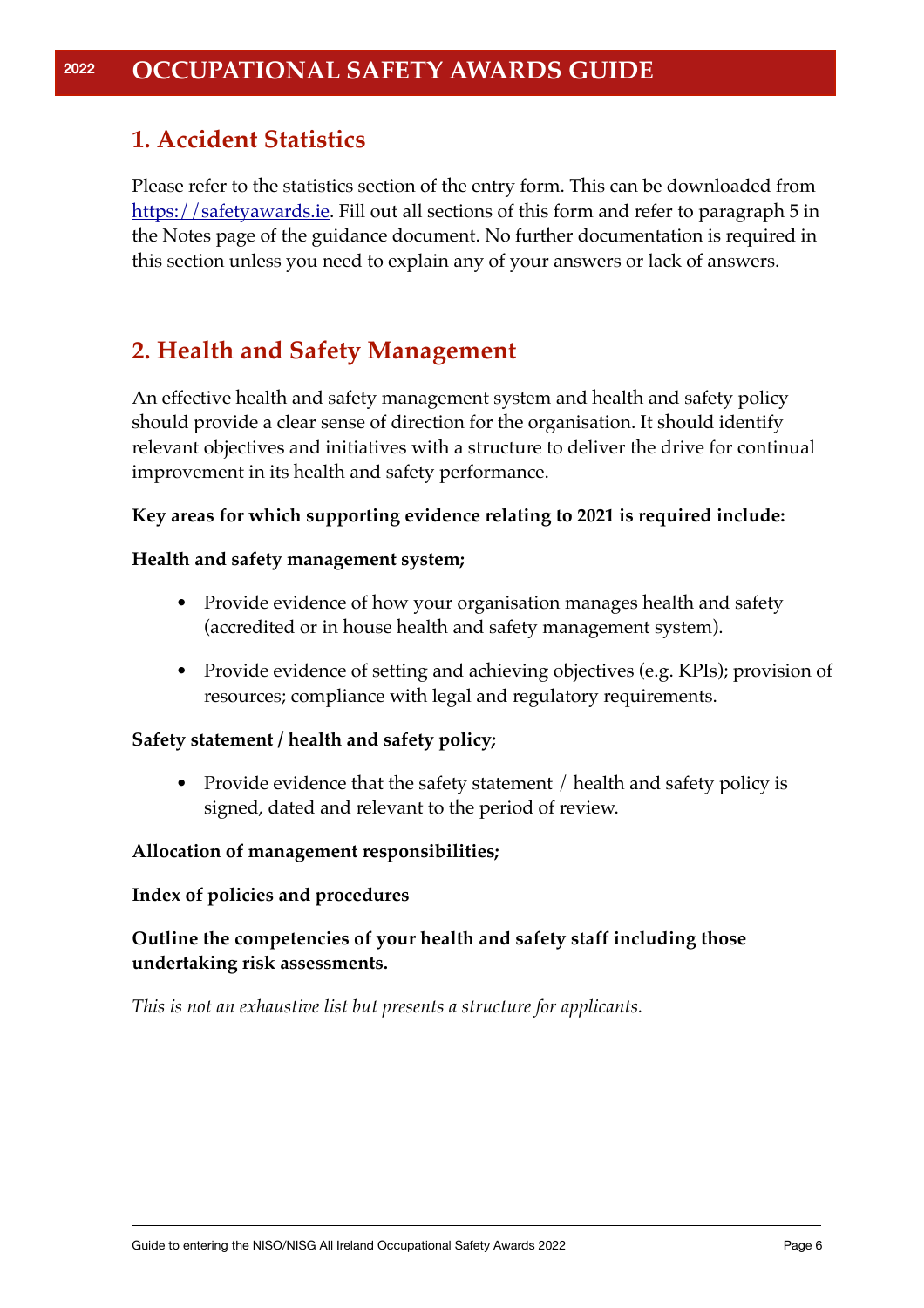### <span id="page-6-0"></span>**3. Hazard Identification and Risk Management**

Risk management is a vital element of health and safety management. Organisations should establish a process for identifying significant health and safety hazards within its operation and implement suitable and sufficient risk assessment processes to address both routine and non - routine activities. Procedures should also be established to review all risk assessments following significant changes to any process, organisational change or incident history.

#### **Supporting evidence relating to 2021 should be representative of the entry submitted and must include current evidence of implementation and review. Examples of the evidence required:**

- Hazard register / list
- Hazard identification;
	- Hazard rating / list
- Risk assessments;
	- Provide evidence that you have identified significant health and safety hazards in your organisation
	- Provide evidence that you have carried out suitable and sufficient risk assessments for these hazards and implemented appropriate controls. This should include occupational health surveillance and occupational health hygiene surveys.
	- List of all relevant risk assessments carried out in your organisation and give examples
- Prevention and control measures;
- Analysis of routine and non-routine activities;
- Analysis of significant changes;
- Communication of results and controls;

Provide policies and procedures relevant to the above.

Evidence of implementation of the above.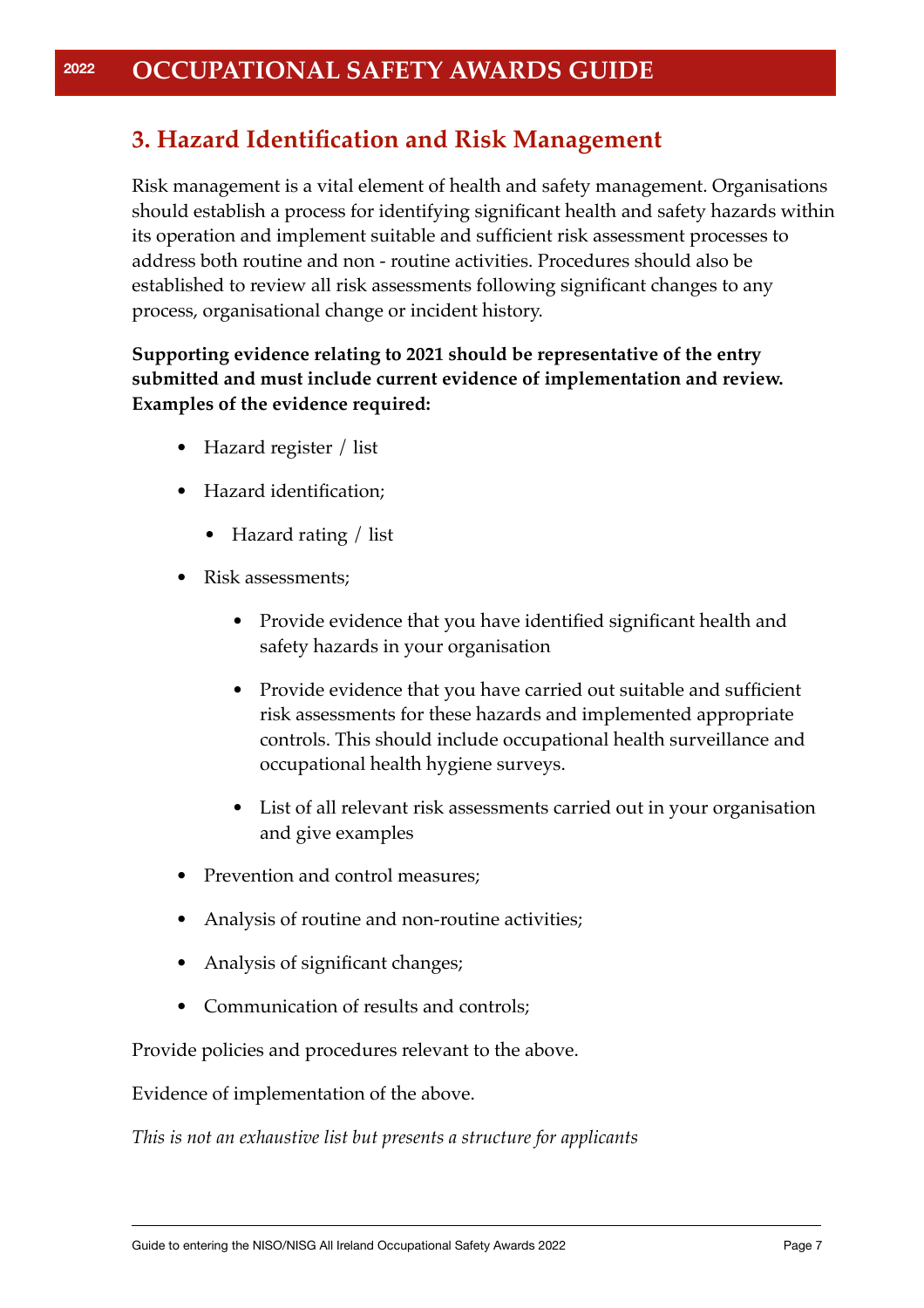### <span id="page-7-0"></span>**4. Implementation and Operation of Health and Safety Policies and Procedures**

Organisations should ensure that effective measures and resources are in place to manage and control all health and safety risks. Health and safety policies and procedures should be developed and implemented.

**Supporting evidence relating to 2021 required in key areas associated with this section must include current evidence of implementation and review.** 

#### **Examples of the evidence required:**

- Safe Systems of Work;
- Permit to Work (used / completed);
- The control of hazardous substances and materials;
- Asbestos Management (own premises and external client locations);
- Personal protective equipment;
- Good housekeeping;
- Effective health and safety supply chain management
- Copies of policies and procedures relevant to the above;
- Evidence of implementation of the above.
- Other evidence indicative of the hazard profile of your organisation.

Provide policies and procedures relevant to the above.

Evidence of implementation of the above.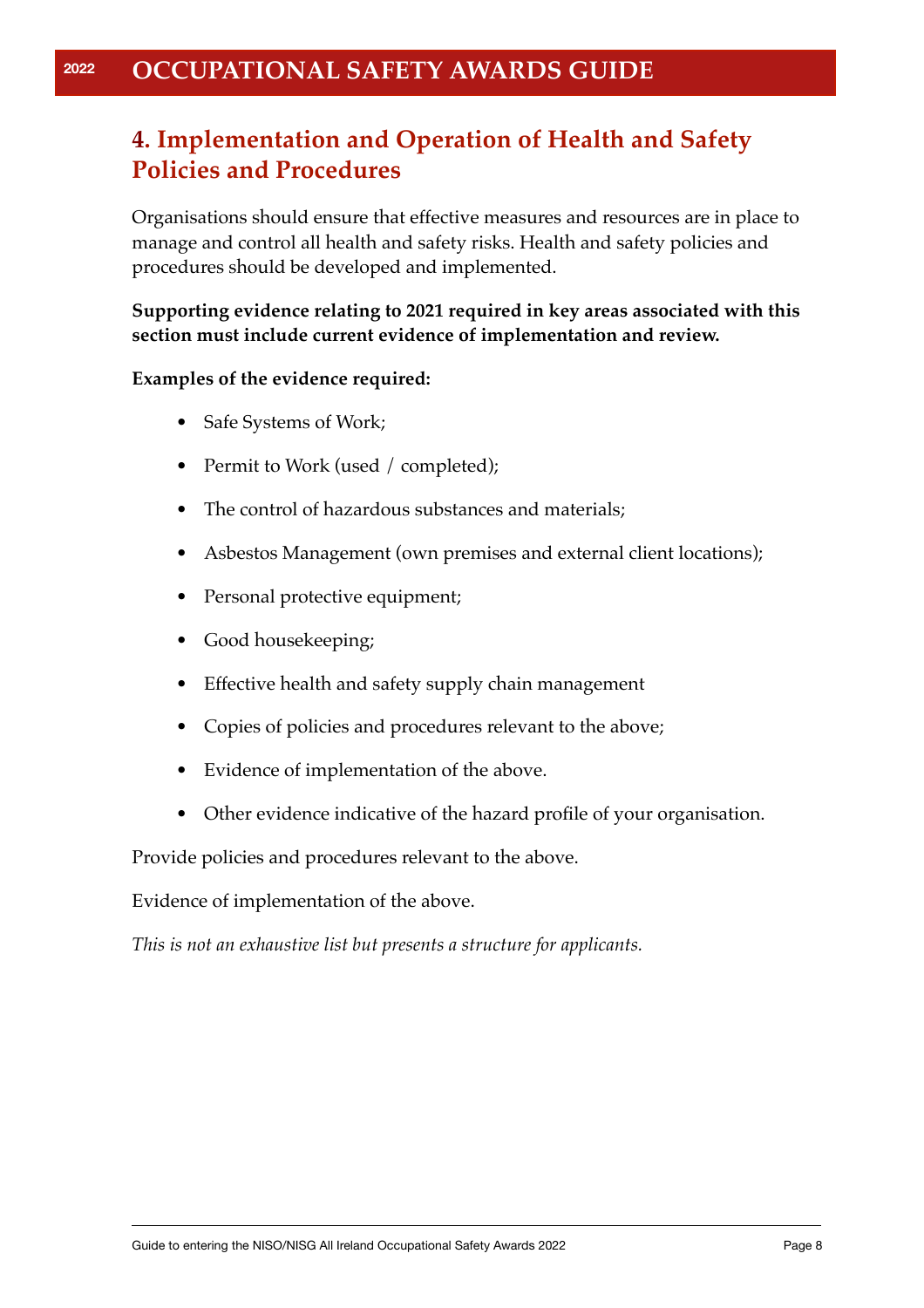### <span id="page-8-0"></span>**5. Health and Safety Communication and Consultation**

Health and safety communication and consultation in any organisation is very important in developing and maintaining a positive safety culture. Consultation and communications with employees, contractors, visitors and other interested parties demonstrates management's commitment to continual improvement in health and safety standards. Health and safety policies and procedures should be developed and implemented to address barriers to effective communication (literacy, language, disabilities, etc).

This section covers all health and safety communication which is not requested specifically elsewhere and covers all aspects of the organisation, e.g. employees, contractors and visitors.

**Supporting evidence relating to 2021 required in key areas associated with this section must include current evidence of implementation and review. Examples of the evidence required:**

- Health and safety communication at all levels within the organisation;
- Methods of health and safety communication;
- Communications with contractors, visitors, other interested parties, etc.;
- Advice, support and assistance to other organisations;
- Consultation with employee representatives (trade union, employee representatives, safety committees [to include membership structure and terms of reference], etc;
- Participation in organised health and/or safety campaigns at National, European or International level;
- Evidence that the organisation has participated in or been acknowledged in any external award scheme(s);
- Advice on personal health and safety outside of normal work; *Organised health and safety promotions and campaigns are proven ways of raising employee, and their families, awareness of important issues.*
- Minutes of health and safety committee meetings with identified roles/job titles of attendees;

Provide policies and procedures relevant to the above.

Evidence of implementation of the above.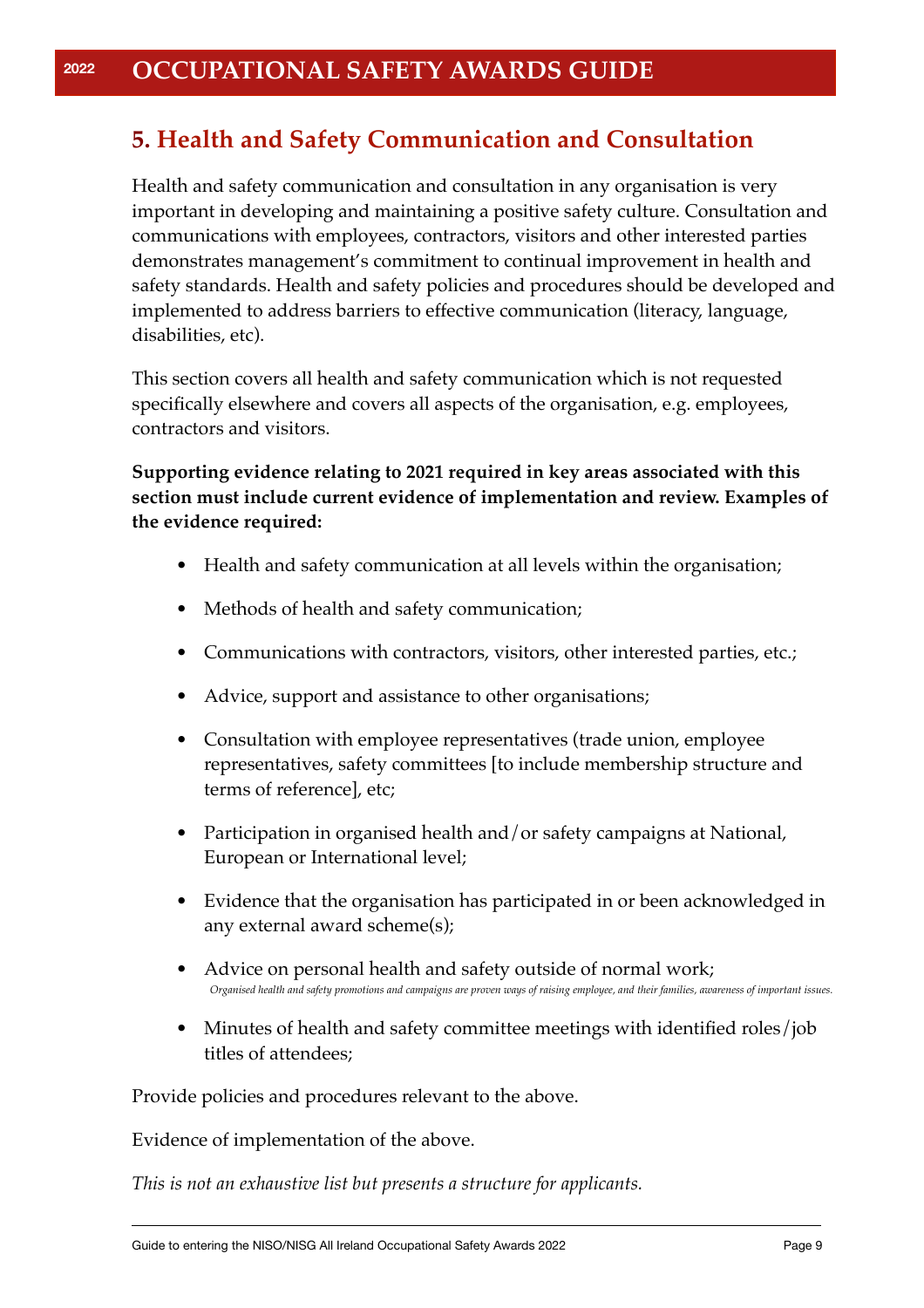### <span id="page-9-0"></span>**6. Pro-active Health and Safety Management**

The organisation should continually evaluate and review the effectiveness of its health and safety management system and its safety statement / health and safety policy. The review should consider whether the policy and objectives continue to be appropriate and where necessary set new or updated objectives to achieve continual improvement.

Organisations should define the differences between health and safety audits and inspections with appropriate audit and inspection systems implemented within its operations.

By auditing the health and safety management system the organisation can review and continually evaluate its effectiveness. Health and safety inspections typically focus on the organisation's compliance with health and safety legislation and employee's compliance with the organisation's health and safety policy and safe systems of work. Behavioural auditing techniques may be employed to assess health and safety culture, attitude and behaviours.

#### **Supporting evidence relating to 2021 is required in key areas associated with this section must include current evidence of implementation and review. Examples of the evidence required:**

- Evidence of the planning and scheduling of internal and external audits and inspections;
- Evidence of completed health & safety audits and inspection reports;
- Audit responsibility and implementation including evidence of close-out;
- Identification and promotion of best practice;
- Health and Safety standards externally [contractors, sub contractors, suppliers, etc.];
- Evidence of participation in internal and external health and safety promotions and awareness programmes and campaigns [with contractors and sub-contractors, suppliers, other interested parties, etc.]
- Incentives relating to health and safety;
- Evidence of attendance at NISO/NISG conferences, seminars, courses, quizzes, etc;

Provide policies and procedures relevant to the above.

Evidence of implementation of the above.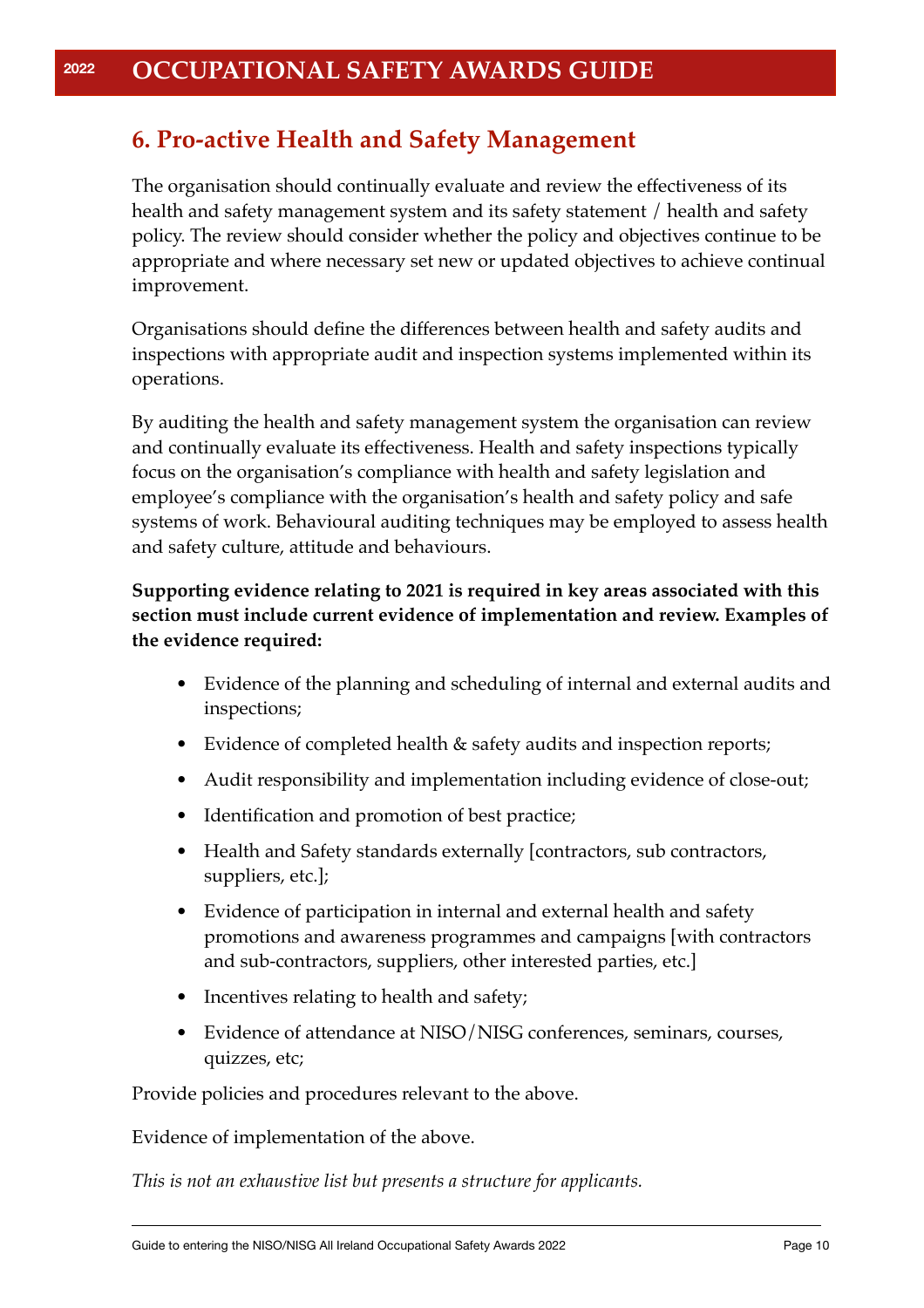### <span id="page-10-0"></span>**7. Occupational Health and Occupational Hygiene** *(sponsored by HSA and HSENI)*

Occupational health and occupational hygiene assessment and monitoring is an important part of a company's health and safety management system. Monitoring may be carried out for varies reasons; ensure workers protection, base line exposure information, check adequacy of controls, routine checks, legal requirements, etc.

Monitoring should give vital information regarding workers exposure to hazardous agents such as dust, noise, vibration, chemicals in the workplace.

Occupational health and occupational hygiene are primarily concerned with the working environment itself rather than the medical effect on the workforce; they focus on factors in the workplace, which may affect the comfort, well-being and health of the employees.

Is the organisation:

- Identifying hazards present in the workplace which may impact the health of the workforce and acting to eliminate or reduce them.
- Monitoring the potential exposure to harmful substances in the workplace and interpreting and communicating these results to the relevant people.
- Recommending control measures to minimise exposure and developing strategies which will control the hazards at the workplace.
- Participating in risk assessments and developing management strategies for eliminating or controlling the hazards.
- Communicating the legal requirements of occupational health / hygiene to the workforce and management.

#### **Supporting evidence relating to 2021 required in key areas associated with this section must include current evidence of implementation and review.**

#### **Examples of the evidence required:**

- Pre-employment / periodic medicals
- Occupational health surveillance and monitoring as identified through risk assessment and/or legislative requirements;
- Occupational hygiene monitoring as identified through risk assessment and/or legislative requirements;
- Skin care / respiratory care
- General health issues
- Employee Assistance Programmes (EAP)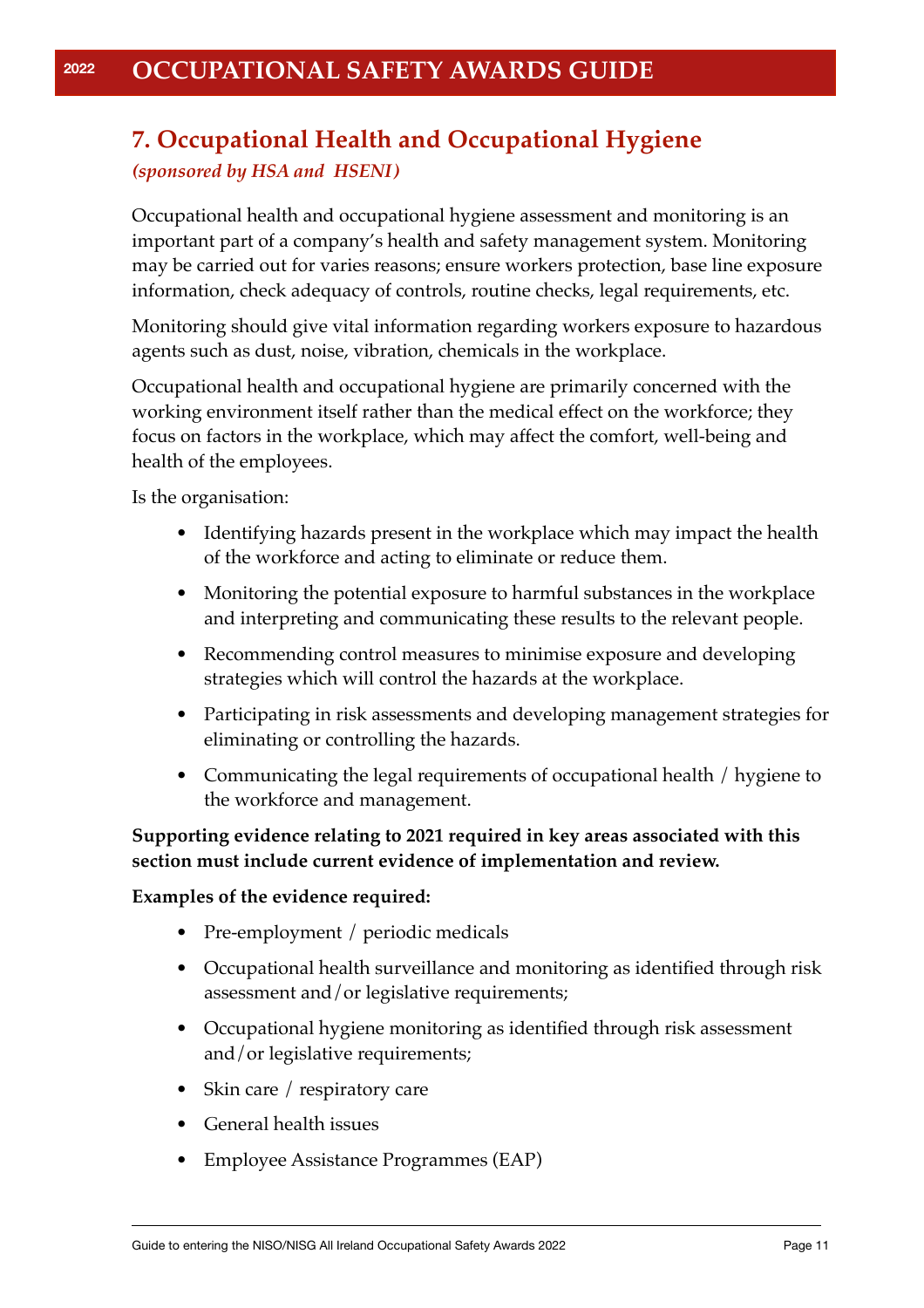- Hearing conservation programmes
- Vibration prevention
- Inappropriate behaviour ( [Bullying, violence, aggression, abuse, etc.];
- Work Related Stress
- COVID-19 issues addressed
	- Policies (these should be referred to in Section 2 and detailed in this section)
	- COVID-19 / Biological Agents Risk Assessment
	- Planning and Preparation
	- Infection Prevention and Control
	- Induction
	- Planning and dealing with suspected cases
	- Cleaning and disinfection
	- Consider: Lead worker representatives, Screens / Distancing, People traffic flow within the workplace, PPE programmes, Sanitisation, Ventilation, Information to employees, Visitor /contractor /delivery arrangements, Remote working arrangements including training (referenced to Section 9), EAP / Medical / Occupational Health Physician/Department involvement.

Provide policies and procedures relevant to the above.

Evidence of implementation of the above.

**NOTE:** *Training relating to Occupational Health and Occupational Hygiene should be included in section 9 (Health & Safety Training), not in this section.*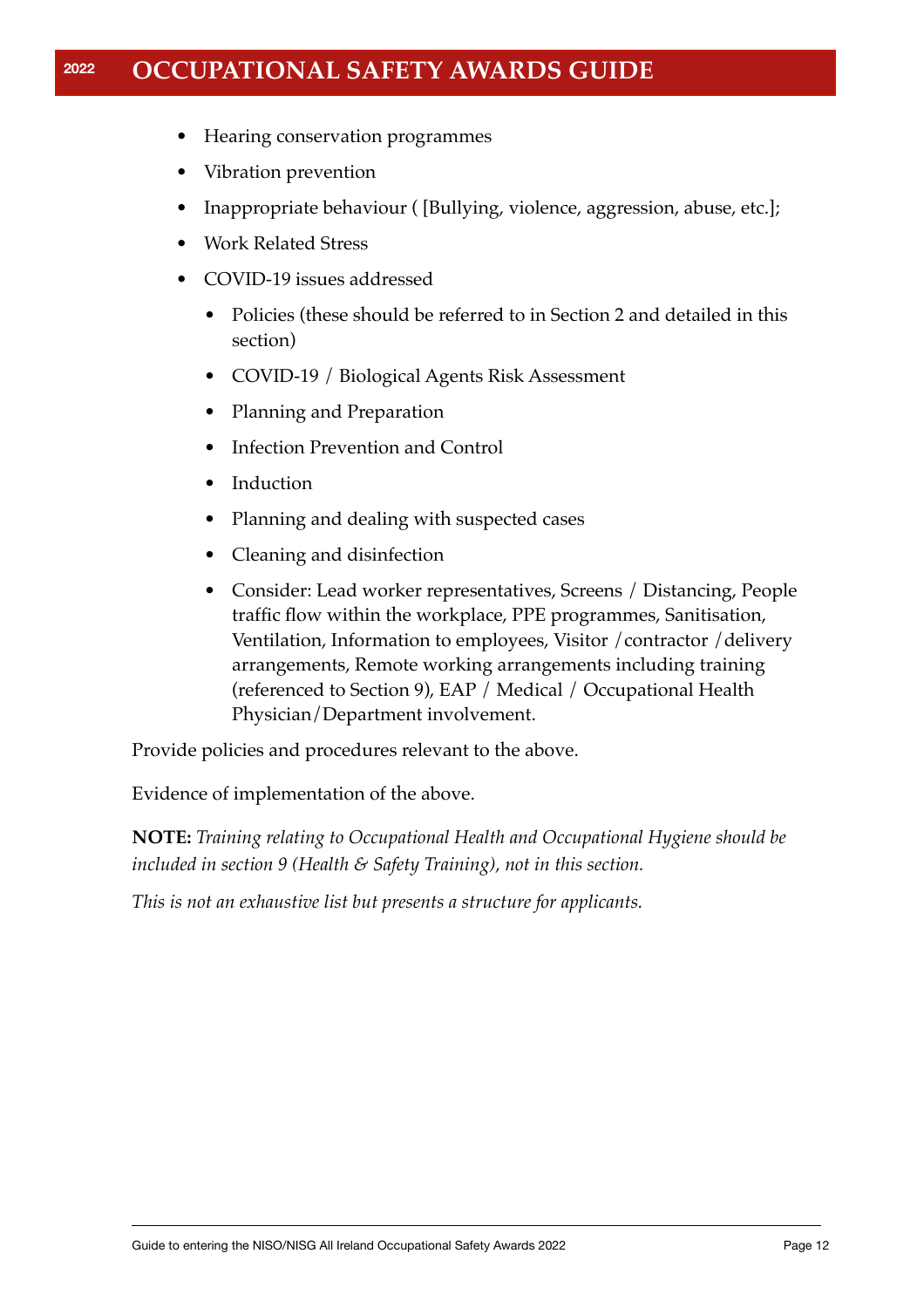### <span id="page-12-0"></span>**8. Workplace Health and Wellbeing** *(sponsored by Healthy Ireland)*

Promoting health and wellbeing in the workplace is a matter of vital importance for the welfare of workers, levels of productivity and economic growth. This new award recognises the importance of promoting health and wellbeing in the context of the broader health and safety agenda and is in line with the national priority to improve the health of the nation.

On the Island of Ireland we face health challenges related to lifestyle trends, mental health issues, chronic disease and health inequalities all of which impact on the health of the workforce. At an international level it is well documented that workplaces are in a unique position to promote health and wellbeing and many workplaces have made significant progress in this area.

To recognise these achievements the Healthy Workplace Award, sponsored by Healthy Ireland, was commissioned and will be awarded to the organisation that clearly demonstrates evidence of promoting a culture of health and wellbeing while implementing health related programmes across the organisation. This award will be made in addition to any other award the successful organisation has achieved.

Organisations are expected to demonstrate evidence of organisational commitment to workplace health and wellbeing and evidence of addressing issues to promote a healthier lifestyle including mental health and wellbeing among employees.

Organisations should provide evidence of their policies, procedures, analysis and surveys utilised to identify, assess and manage their workplace health and wellbeing risks.

**Supporting evidence relating to 2021 is required in key areas associated with this section must include current evidence of implementation and review. Examples of the evidence required:**

#### **Organisational Commitment**

- Vision/Policy Statement
- Staff Engagement
- Staff Consultation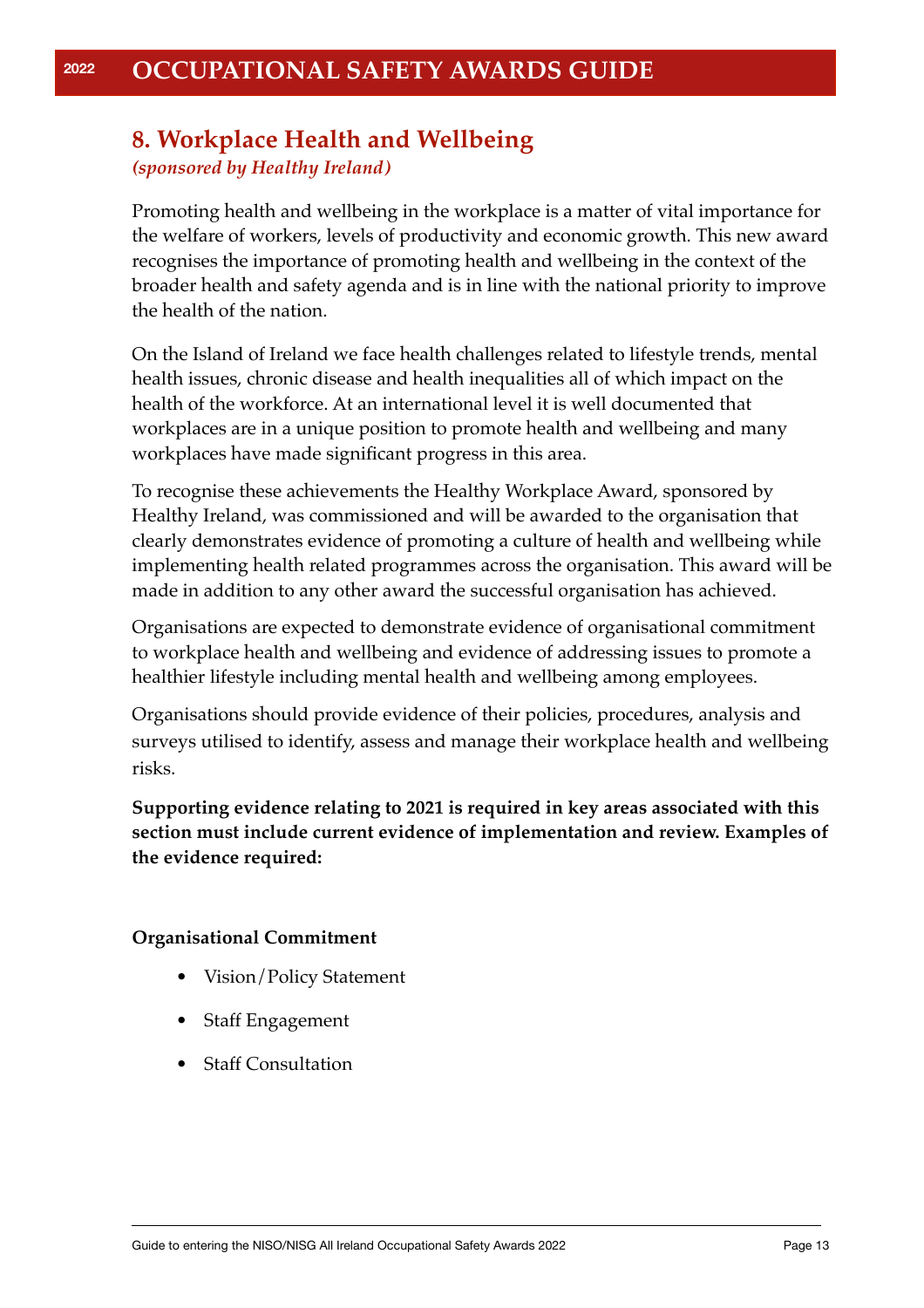#### **Physical Work Environment**

- Health and Safety
- Working Conditions
- Facilities for employees to support physical activity
- Canteen options including Healthy Menus
- Implementation of Healthy Meeting Guidelines

#### **Health and Wellbeing Programmes**

- Smoking Cessation
- Healthy Eating
- Mental Health Promotion
- Physical Activity
- Employee Health and Wellbeing Monitoring

#### **Community Outreach**

• Engagement with local providers

Provide policies and procedures relevant to the above.

Evidence of implementation of the above.

**NOTE:** *Training relating to Workplace Health and Wellbeing should be included in section 9 (Health & Safety Training), not in this section.*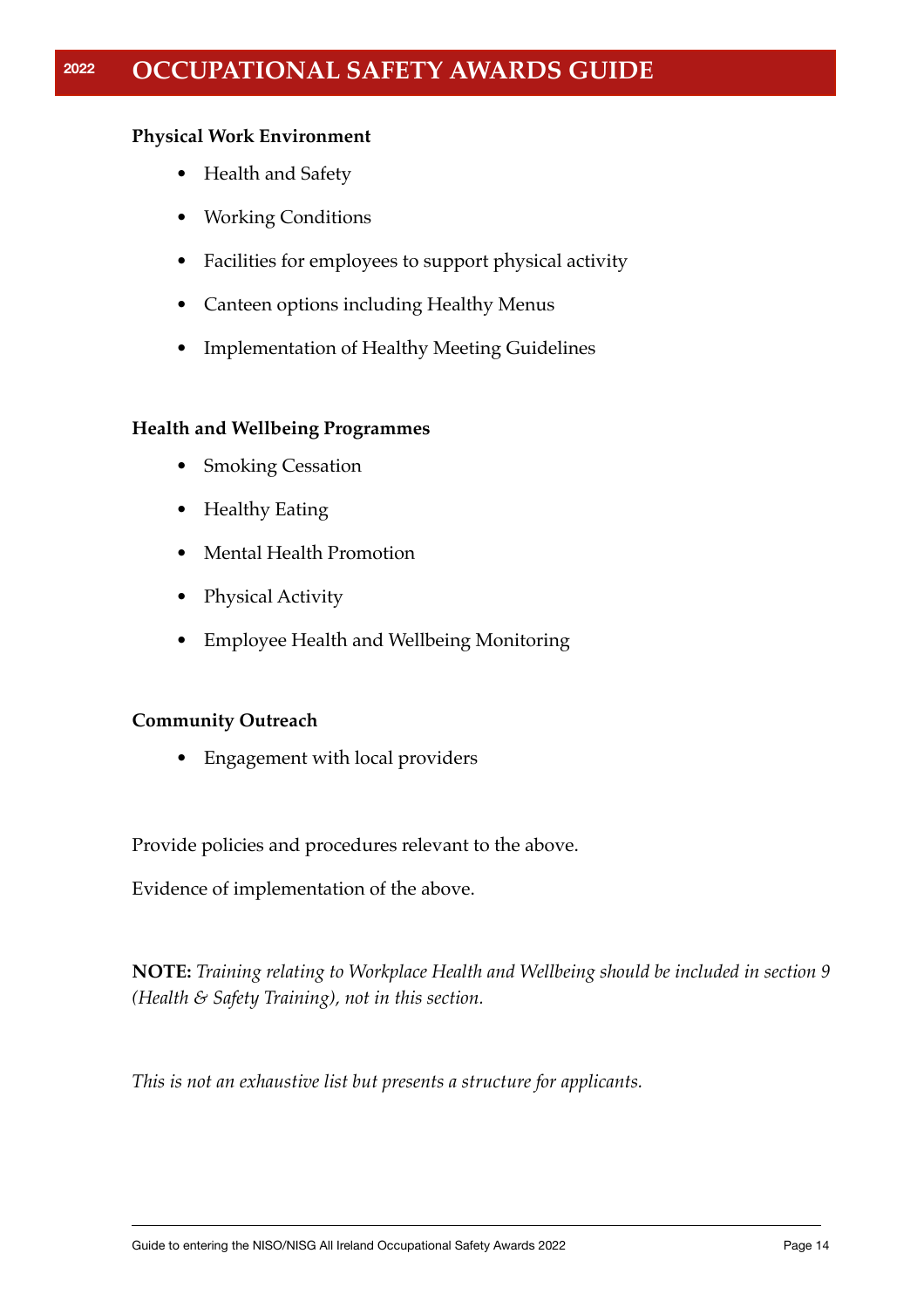### <span id="page-14-0"></span>**9. Health & Safety Training**

Organisations should have effective policies and procedures for identifying health and safety training needs for all job functions at all levels within the organisation, specific training required by legislation and emergency preparedness. The policies and procedures should identify the needs at all levels within the organisation and may include contractors and visitors. Evidence should include identified health and safety training, courses organised and examples of course contents, competence of trainers, and training records. While the inclusion of the syllabi is important, do not include slides of courses / training.

#### **Supporting evidence relating to 2021 required in key areas associated with this section must include current evidence of implementation and review. Examples of the evidence required:**

- Training needs matrix;
- Induction training;
- Statutory training;
- Health and safety training for job functions;
- Emergency Preparedness training (in support of section ten), etc;
- Workplace transport / driving for work (in support of section eight);
- Occupational health and occupational hygiene training (in support of section seven);
- Workplace Health and Wellbeing training (in support of section eight);
- Other training specific to the organisation (e.g. asbestos, etc);

Provide policies and procedures relevant to the above.

Evidence of implementation of the above.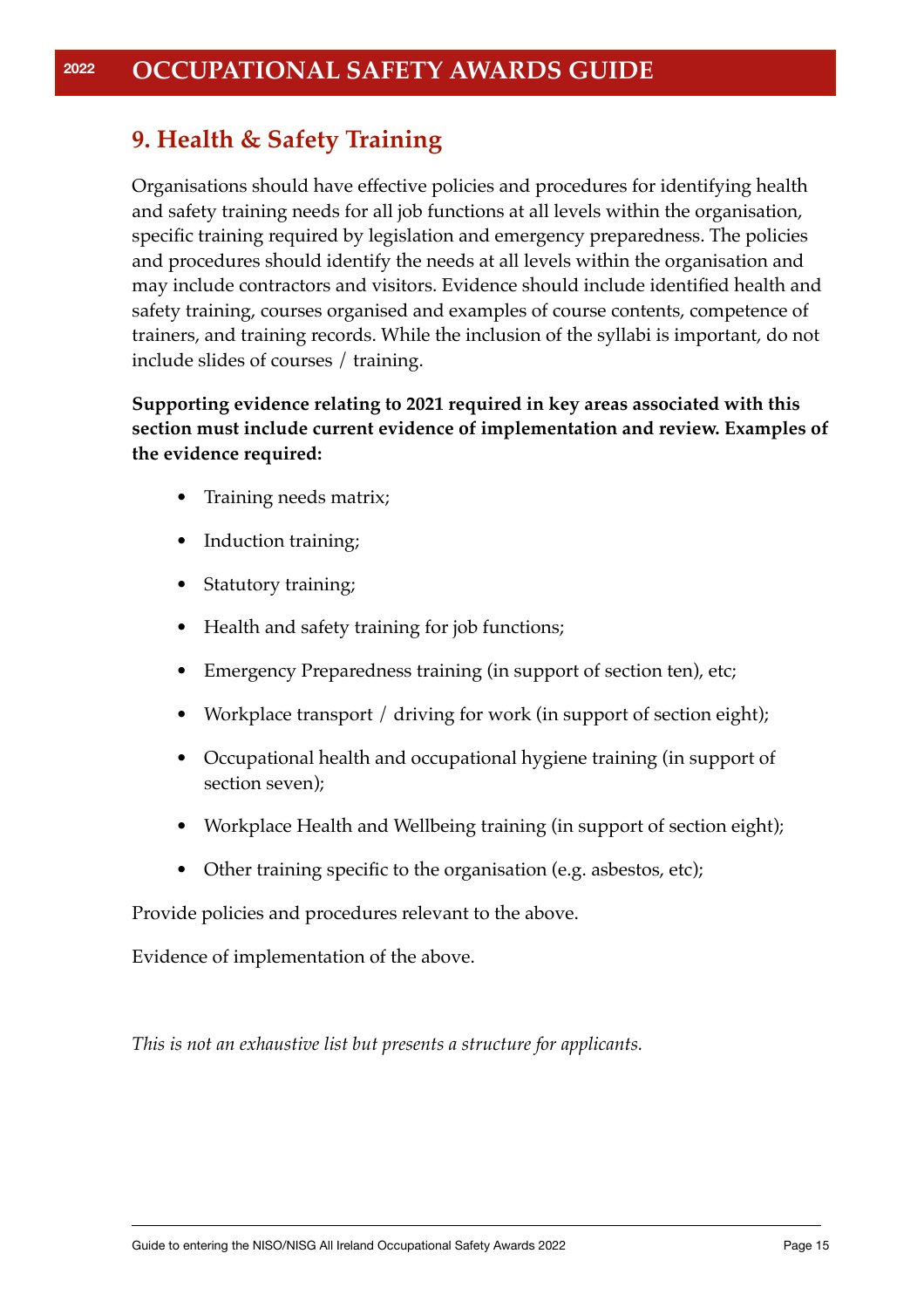### <span id="page-15-0"></span>**10. Reactive Health and Safety Management**

Organisations should have effective policies and procedures for reporting, investigating and evaluating all incidents (e.g. injuries, near misses, damage and ill health, etc.). Policies and procedures should be developed to ensure corrective and preventative actions are developed and implemented. The prime purpose is to prevent reoccurrence by identifying and dealing with the root cause. Accident investigation procedures should automatically instigate the review of existing operational procedures, risk assessments and training to ensure any failures are rectified.

In order that health and safety objectives are monitored, procedures should be developed and implemented for reporting incidents to management. There is also a need to inform employees, and possibly others, to ensure there is awareness and learning from incidents.

**Supporting evidence relating to 2021 required in key areas associated with this section must include current evidence of implementation and review. Examples of the evidence required:**

- Incident reporting;
- Incident investigation including root cause analysis;
- Incident analysis;
- Occupational health reporting;
- Occupational health investigation;
- Management reports;
- Review of risk assessments, safe system of work, training, etc., following any incident;

Provide policies and procedures relevant to the above.

Evidence of implementation of the above.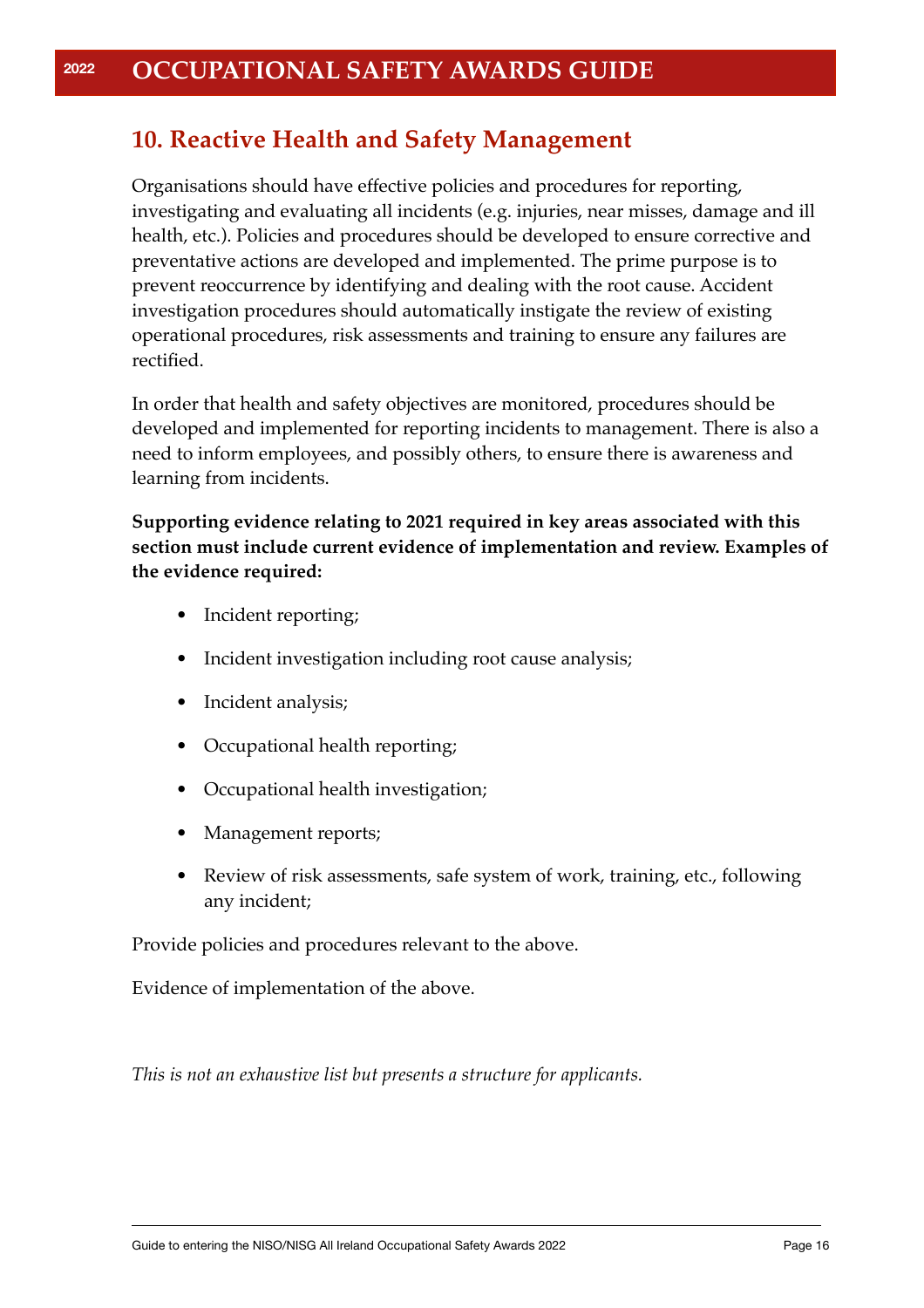### <span id="page-16-0"></span>**11. Emergency Preparedness and Response**

Organisations should actively identify and assess potential incident and emergency response needs in order to develop and implement emergency plans. Emergency plans should be specific to the organisation. The detail and scope will be dependent on the organisation's core activities. All response plans should be communicated, tested (the organisation should indicate the frequency) and evaluated in order to continually improve their response.

#### **Supporting evidence relating to 2021 required in key areas associated with this section must include current evidence of implementation and review. Examples of the evidence required:**

- Emergency Planning / Preparation / Communication / Testing / Review for all identified emergencies (e.g. fire, environmental, personal rescue, etc.);
- Evidence that the organisation caters for persons' disabilities;
- Fire precautions (including the provision, maintenance and inspection of equipment);
- First aid needs (including the provision and replenishment of supplies);
- Responsibilities of identified key persons (fire wardens, first aiders, confined space rescue, etc.);
- Other identified emergency preparedness and response needs specific to the organisation;
- Records relating to above;

Provide policies and procedures relevant to the above.

Evidence of implementation of the above.

**NOTE:** *Training relating to Emergency Preparedness and Response should be included in section 9 (Health & Safety Training), not in this section.*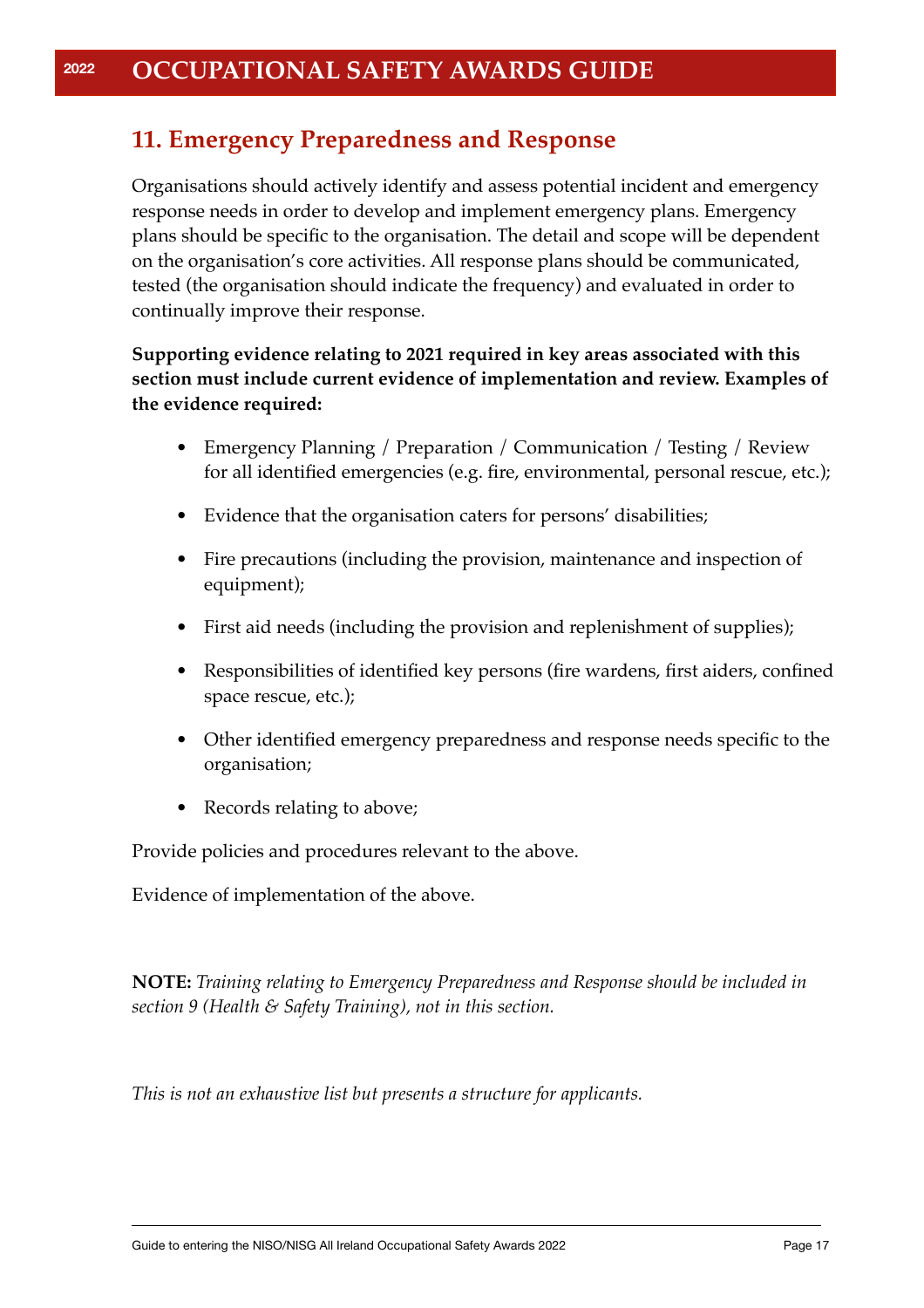### <span id="page-17-0"></span>**12. Work Related Vehicle Safety (including Workplace Transport Safety and Driving for Work)**

For the purposes of the awards, Work Related Vehicle Safety comprises of Workplace Transport Safety [internal transport and logistics, permit based] and Driving for Work [using of public roads requiring a driver licence].

#### **Work Related Vehicle Safety**

Your programme for managing Work Related Vehicle Safety should include the following:

- Work Related Vehicle Safety policy;
- Planning;
- Putting into Practice;
- Measuring Performance;
- Reviewing Performance.

Are all Work Related Vehicle Safety risks included in your policy?

**Only evidence relevant to 2021 will be marked.**

**Evidence of the implementation of the organisations Work Related Vehicle Safety policy and the tackling of specific risks such as those below [non exhaustive list] with evidence provided should include:**

#### **Workplace Transport Safety**

Workplace Transport Safety involves the use of vehicles and mobile plant/machinery within a workplace boundary including temporary workplaces such as construction sites. It includes a wide range of vehicles from common vehicles such as cars, delivery vans, large goods vehicles and forklift trucks to less commonly encountered container handlers and rubber tyre gantries. Very few places of work do not encounter some form of workplace transport.

To manage workplace transport safety you need to look at:

Providing or maintaining

- a safe workplace;
- a safe vehicle:
- a safe driver;
- and / or safe systems of work.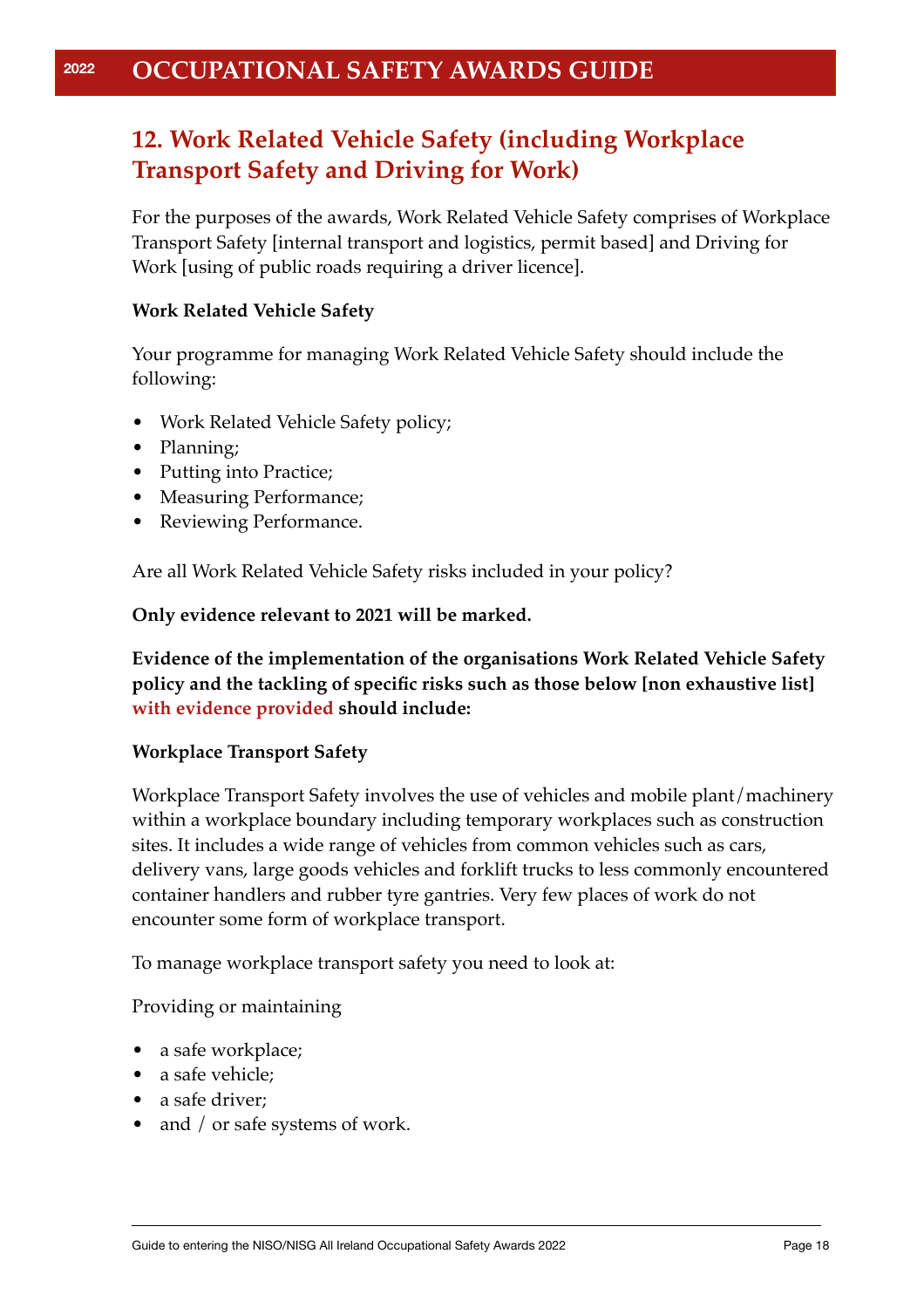Specifically, for Workplace Transport Safety, the tackling of specific risks with evidence provided should include:

- The management of workplace transport safety;
- Vehicles and mobile plant/machinery risks within the workplace;
- Consideration for cars, delivery vans, large goods vehicles, forklift trucks, container handlers, rubber tyre gantries, also not forgetting employees' or visitors' motorcycles and bicycles;
- Loading / unloading bays / or loading / unloading arrangements;
- Load securing;
- Safety signage;
- Internal road and car parking layout and marking;
- Safe pedestrian access and egress for employees, contractors, suppliers and visitors [pedestrian / vehicle separation];
- Warehousing safety.

#### **Driving for Work**

Driving for work includes any person who drives on a road as part of their work (not including driving to and from work) either in a company vehicle or their own vehicle.

Although the driver is mainly responsible for how they drive, employers have a key role to play in managing and influencing the driver, the use of their vehicle and their journey to increase safety when driving for work.

Driving for work involves a risk not only for the driver, but also for their fellow workers and members of the public, such as pedestrians and other road users. As an employer or self-employed person, you must, by law, manage the risks that may arise when employees drive on roads for their work.

Managing driving for work should form a core part of your company's overall health and safety management system, regardless of whether you have one employee or many.

To manage driving for work, you need to look at three key areas:

- the driver:
- the vehicle; and
- the journey.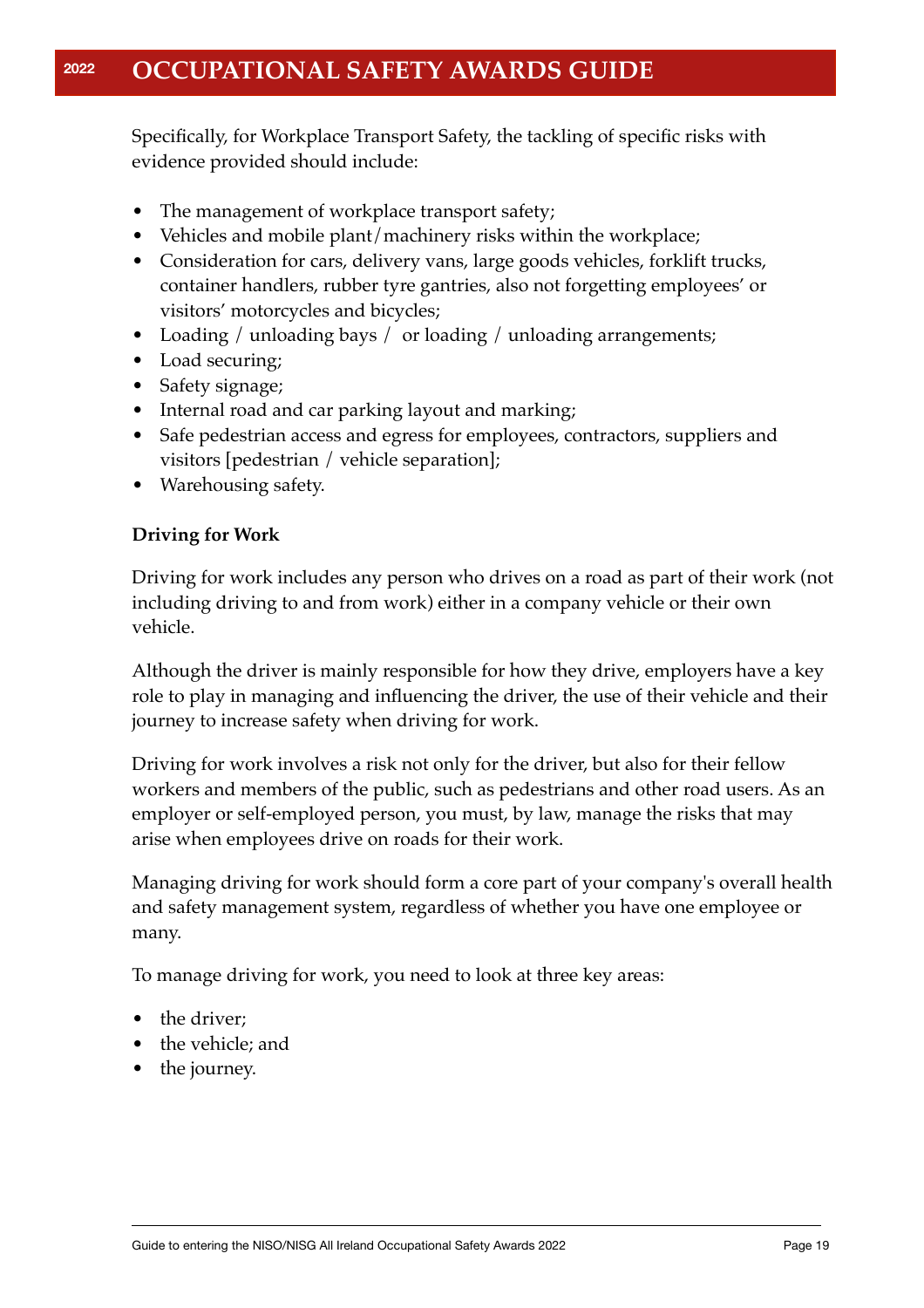Specifically, for Driving for Work, the tackling of specific risks with evidence provided should include:

- Training;
- Driving Licence;
- Authorisation to drive;
- Walk around checks;
- Health checks:
- Drivers' handbooks;
- Additional driving, e.g. defensive driving, advanced driving;
- Notification of accidents;
- Load carrying, e.g. loads, dangerous substances;
- Has the organisation identified the carriage of dangerous goods relating to the organisation;
- Use of handsets, e.g. mobile phones, tablets, dashcams, etc.

Provide policies and procedures relevant to the above.

Evidence of implementation of the above.